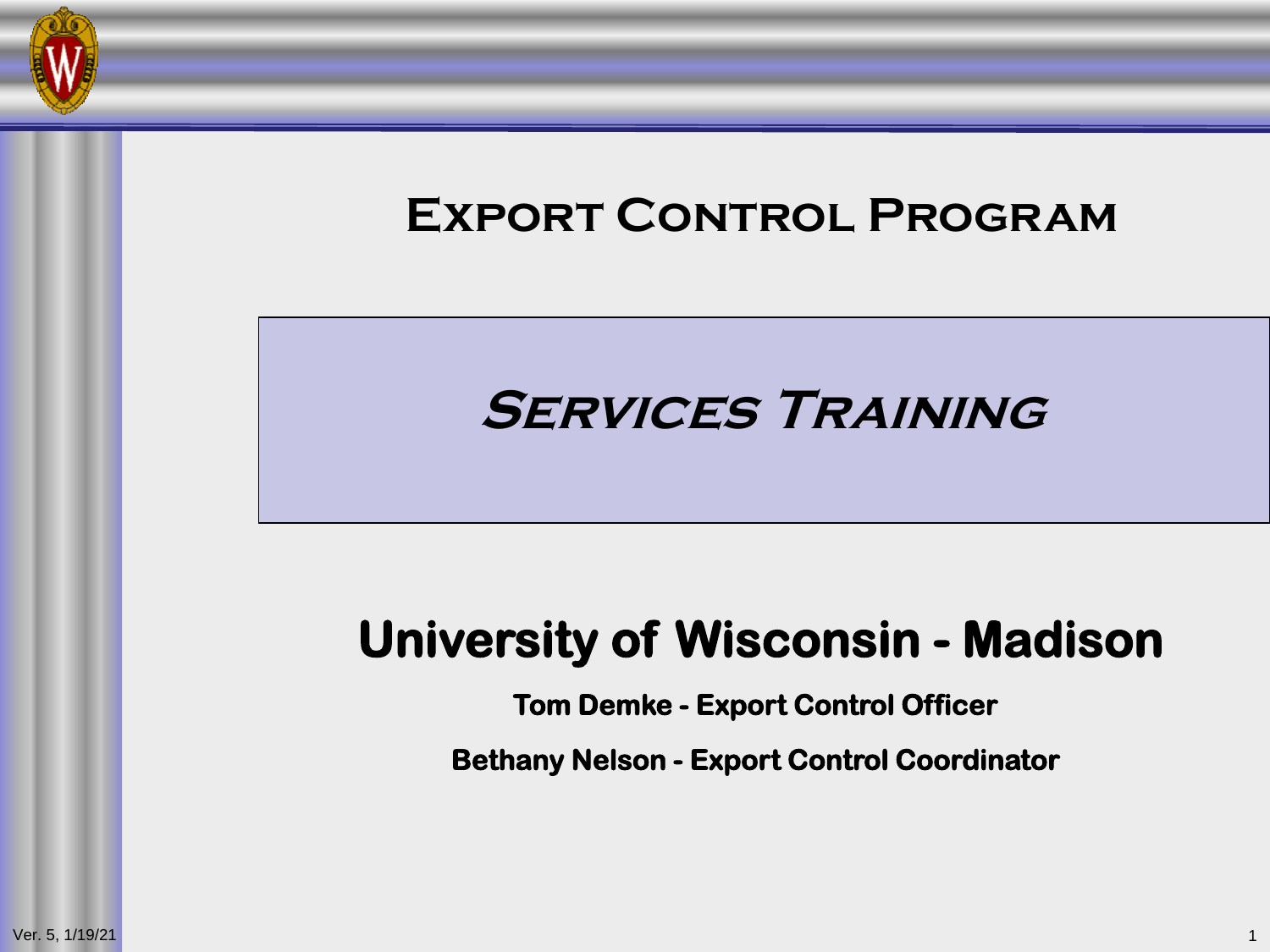

## **Topics**

- **What Is A Service?**
- **Who Is The Solicitor?**
- **What Are You Providing?**
- **Is The Technology Controlled?**
- **Who Conducts The Service?**
- **What Is A Defense Service?**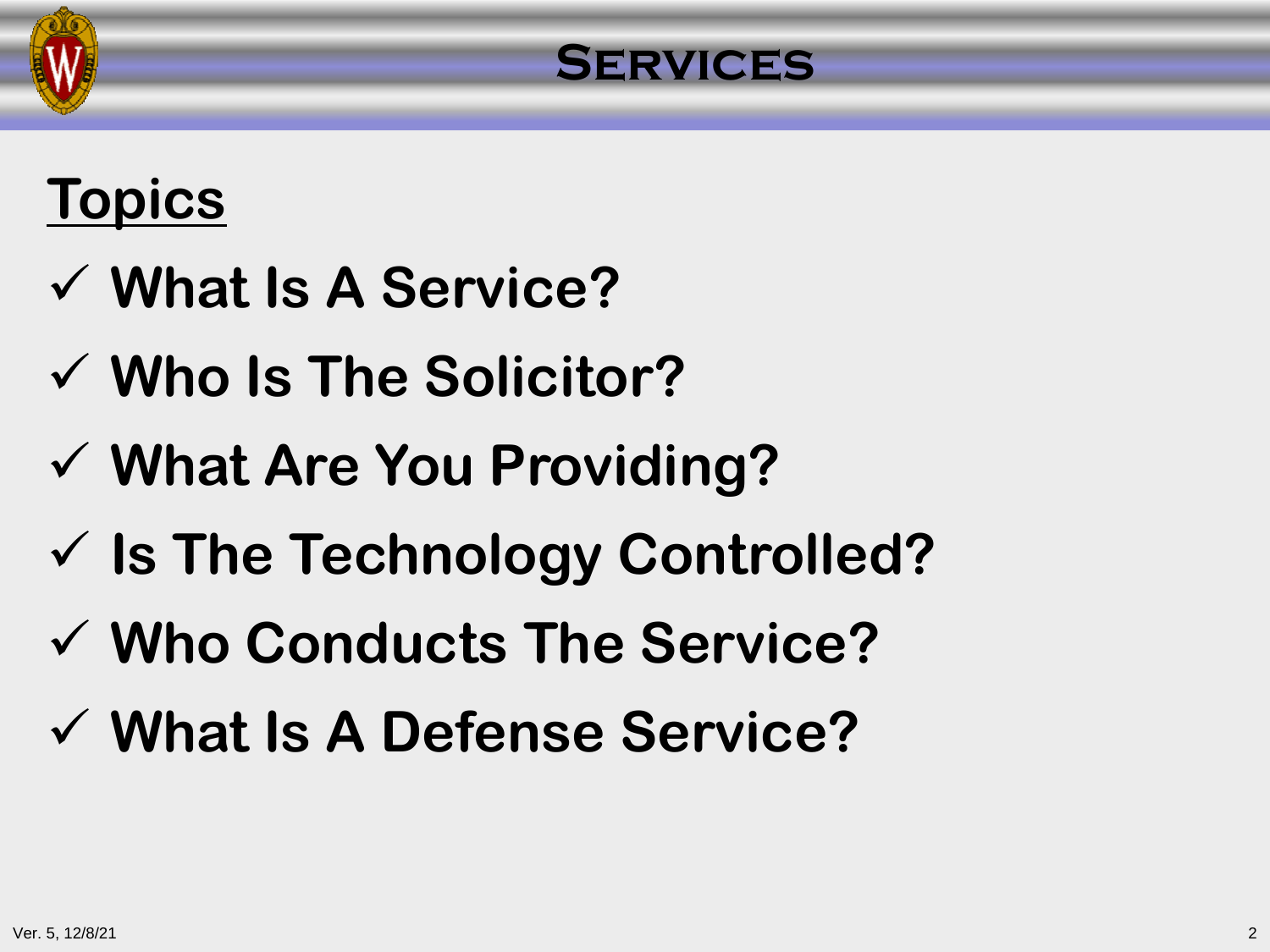

## **What Is A Service?**

**Work done for hire that is not considered research**

**Services typically have specified procedures/processes**

#### **Examples:**

- **Analysis of unknown pharmaceutical substances**
- **Running lab tests for hospital patients**
- **Conducting air sampling in a factory after a chemical spill**
- **Manufacturing items that are incorporated into another device**
- **Providing materials for an outside university**
- **Gene sequencing**
- **Letting an outside company use your wind tunnel lab**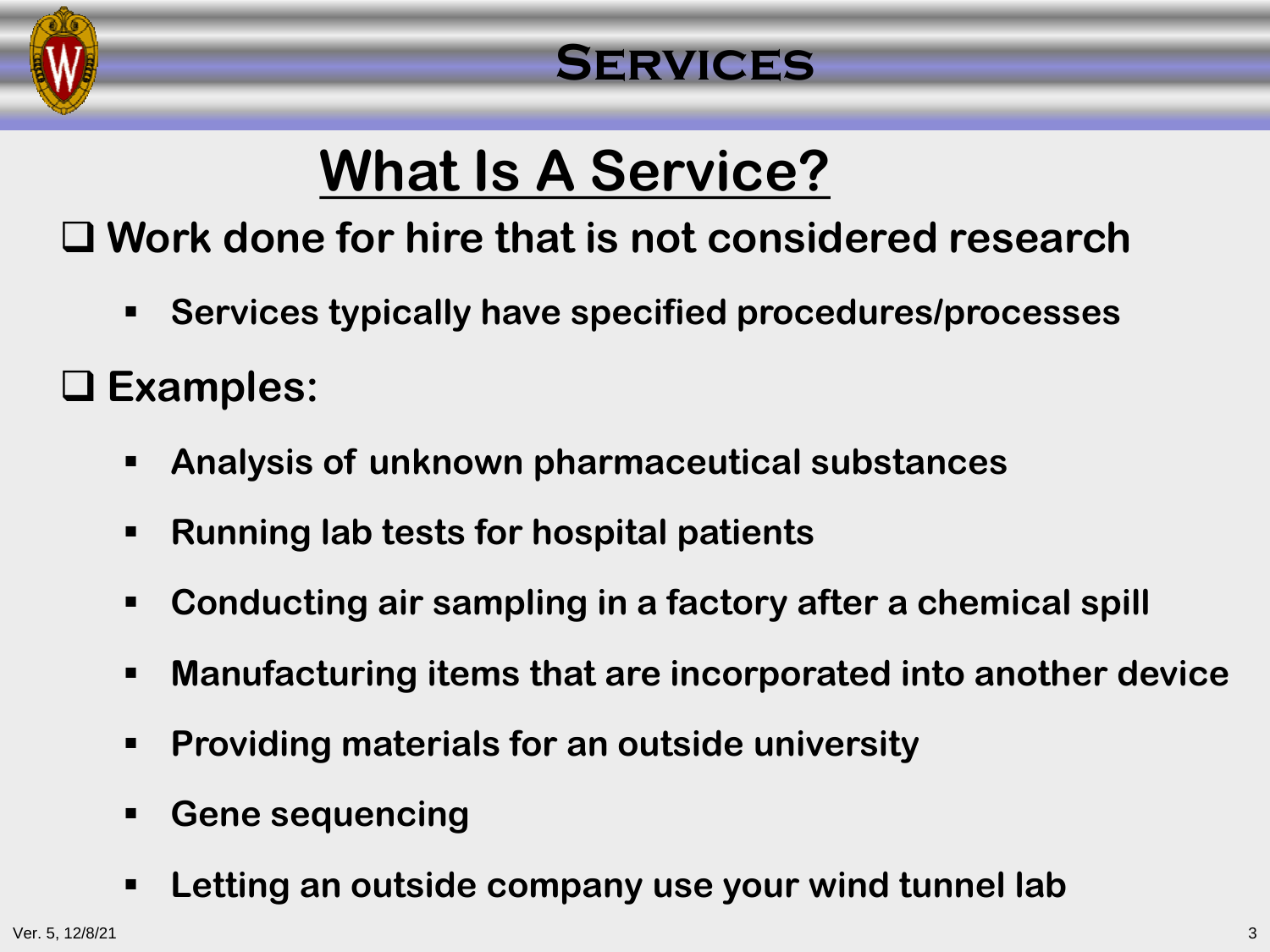

## **Who Is The Solicitor?**

- **Foreign Organizations - Be careful if a foreign government and especially a foreign military requests a service.**
	- **They MAY be requesting something that would violate export control laws. Carefully review their request to determine if they are asking for something that would have any connection to export control.**
	- **The US government severely restricts the interactions US entities can have with anyone located in Cuba, Iran, Syria, North Korea or the Crimea**
	- **The US government limits interactions with a number of other countries, including:**
		- Afghanistan, Balkans (western), Belarus, Burma, Central African Republic, Cambodia, China, Cuba, Cyprus, Democratic Republic of the Congo, Eritrea, Ethiopia, Haiti, Iran, Iraq, Lebanon, Libya, Mali, Nicaragua, North Korea, Russia, Somalia, South Sudan, Sudan and Darfur, Syria, Ukraine, Venezuela, Yemen, Zimbabwe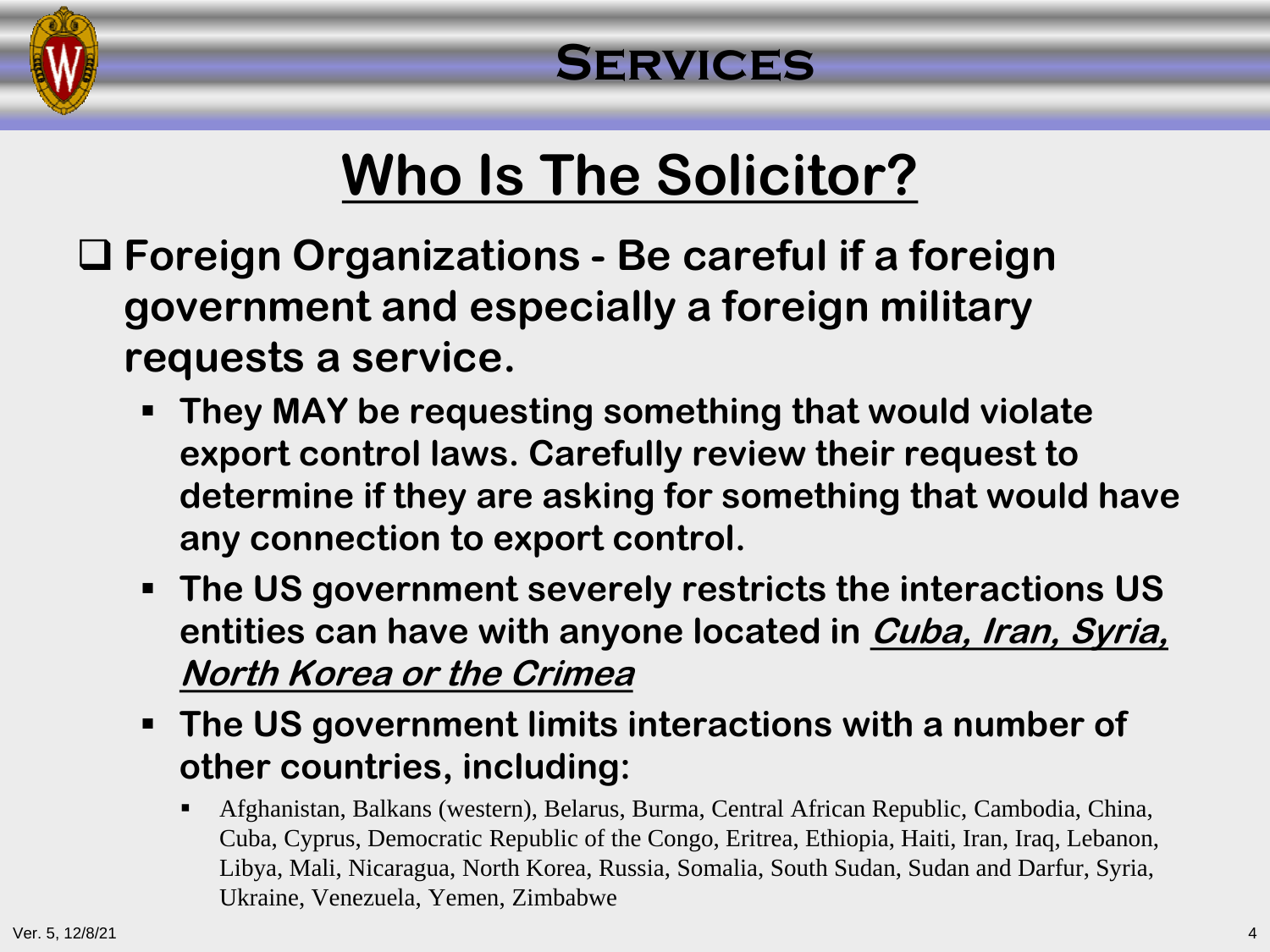

## **Who Is The Solicitor?**

## **Restricted Parties**

- **The US government keeps lists of persons, companies and universities with which interactions are significantly restricted.**
- **It's important to ensure that the solicitor does not show up on any list that restricts transactions. A violation can result in large fines and possibly jail time.**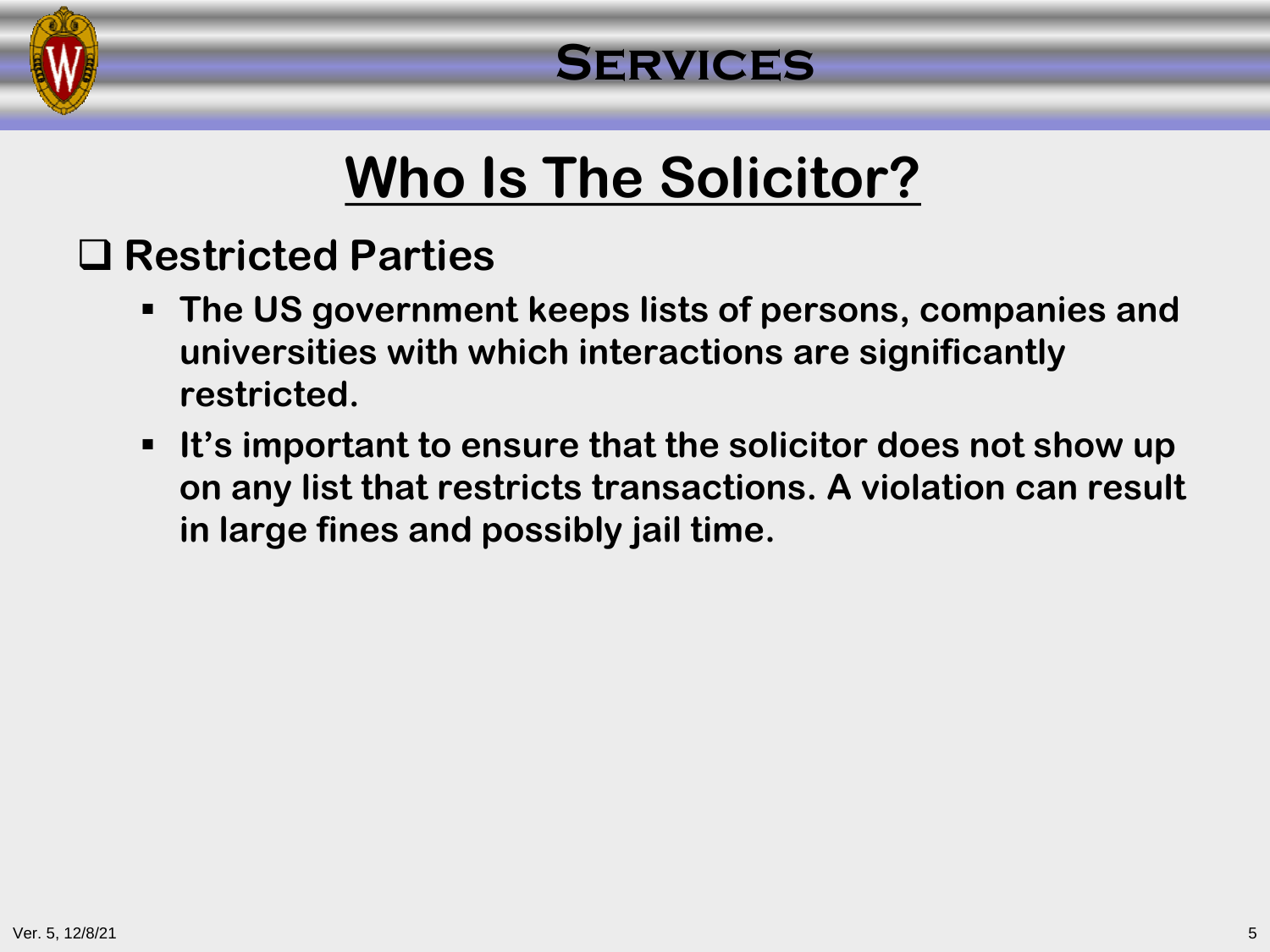

## **What Are You Providing?**

- **General data analysis will usually not cause export control issues.**
- **Any work done under service agreements does not count as research. Therefore the fundamental research exception will NOT apply to that work.**
- **Building anything that could be considered a defense object will need to be screened for possible export control issues.**
	- **Examples could include building space tracking equipment, encryption software, biological/chemical containment equipment etc.**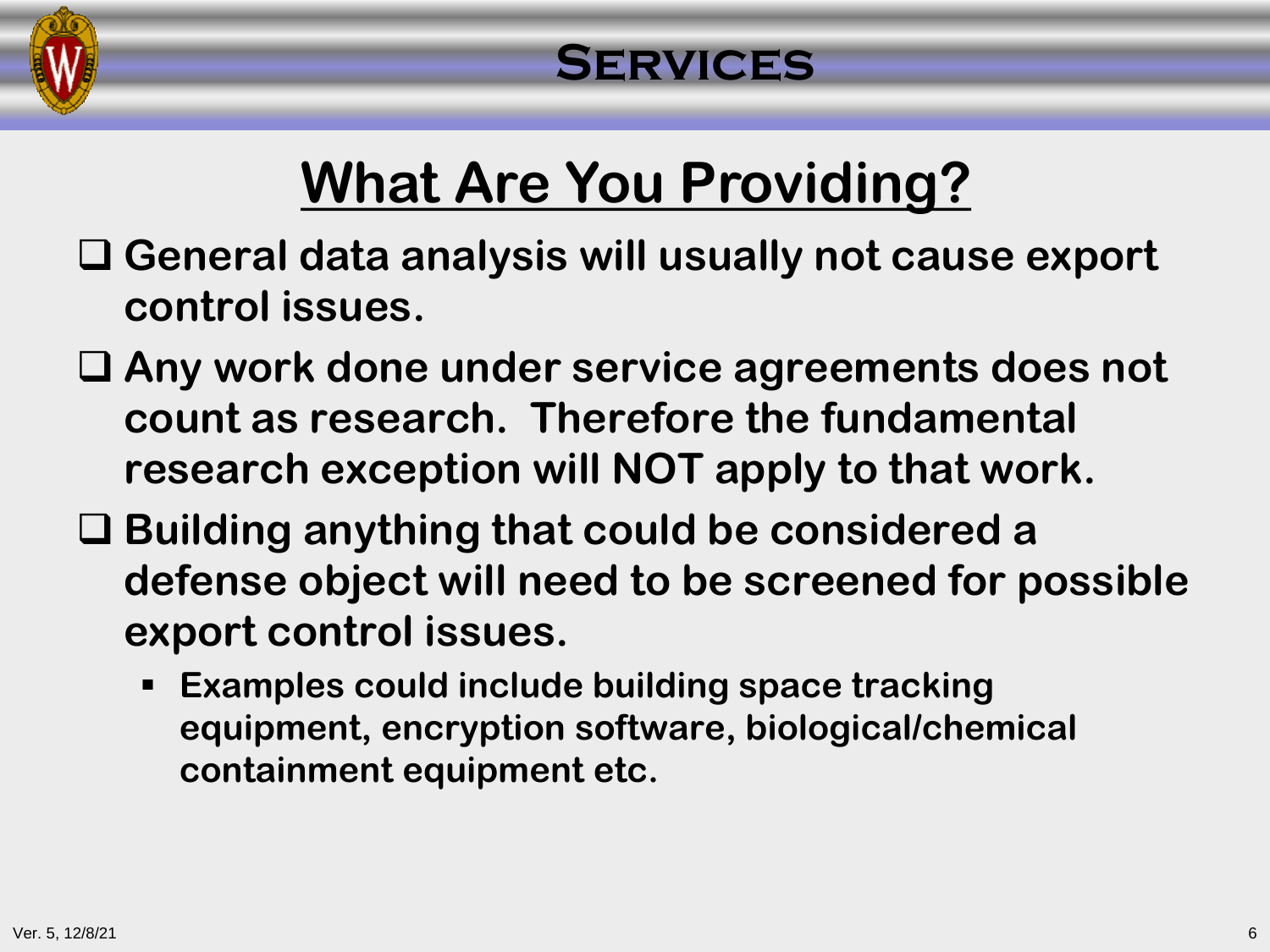

## **Is The Technology Controlled?**

**Controlled technology can include:** 

- **Nuclear, space-related, weapons or weapons accessories, encryption, or modeling/simulation software.**
- **Dual use items (items that can have commercial and military uses).**
- **Keep in mind that export controlled items and services are not always easily identified. "Dual use" items that COULD be used for a military purpose, such as oscilloscopes, select agents, lab equipment, telecommunications devices, etc. are also controlled.**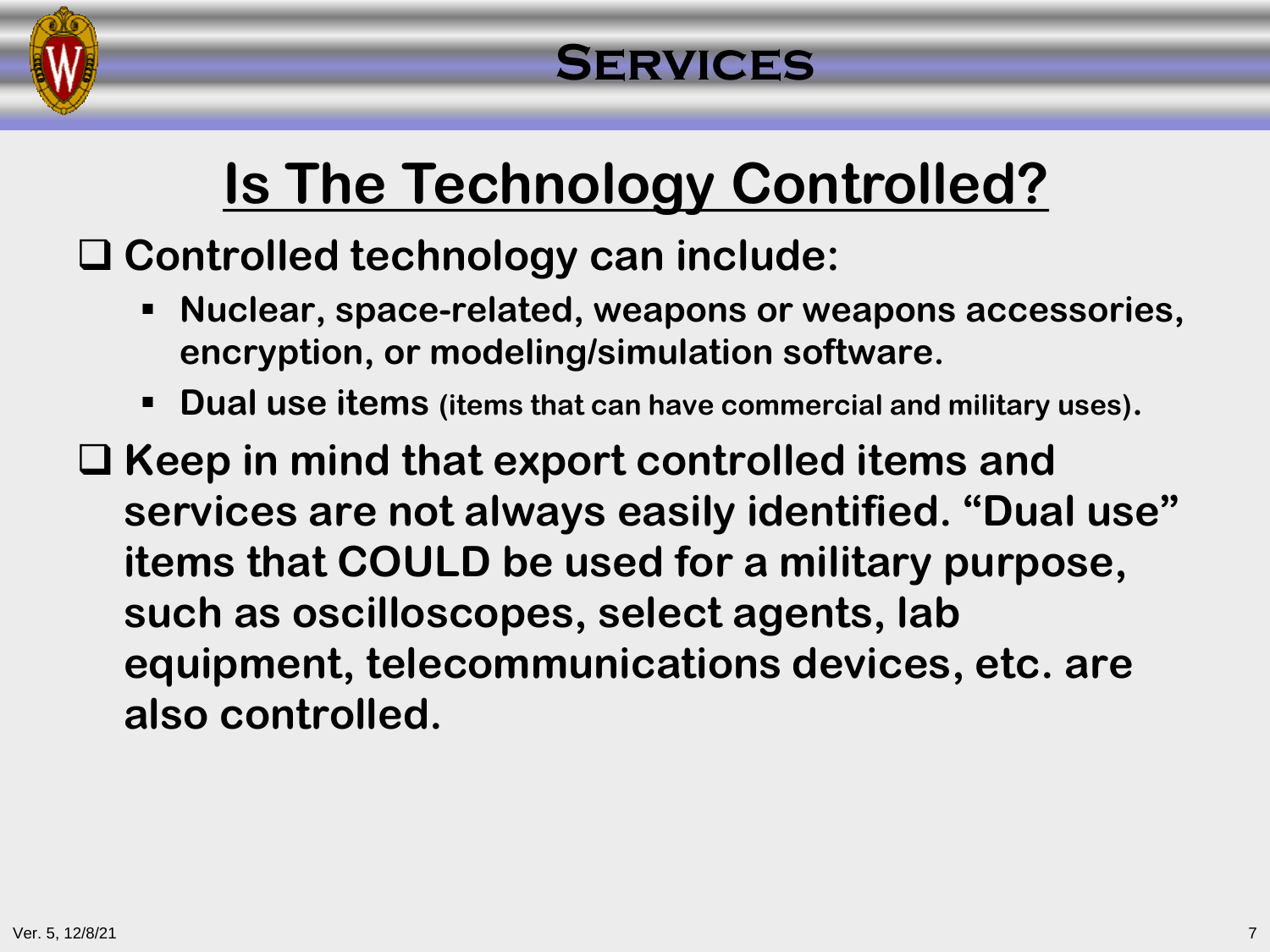

## **Who Conducts The Service?**

## **Foreign Staff/Students**

- **A deemed export license may be required for a foreign person to conduct a service using controlled technology.**
- **Mere operation of a device that is controlled should not require a license.**
- **There is little difference between foreign staff and foreign students when it comes to export controls.**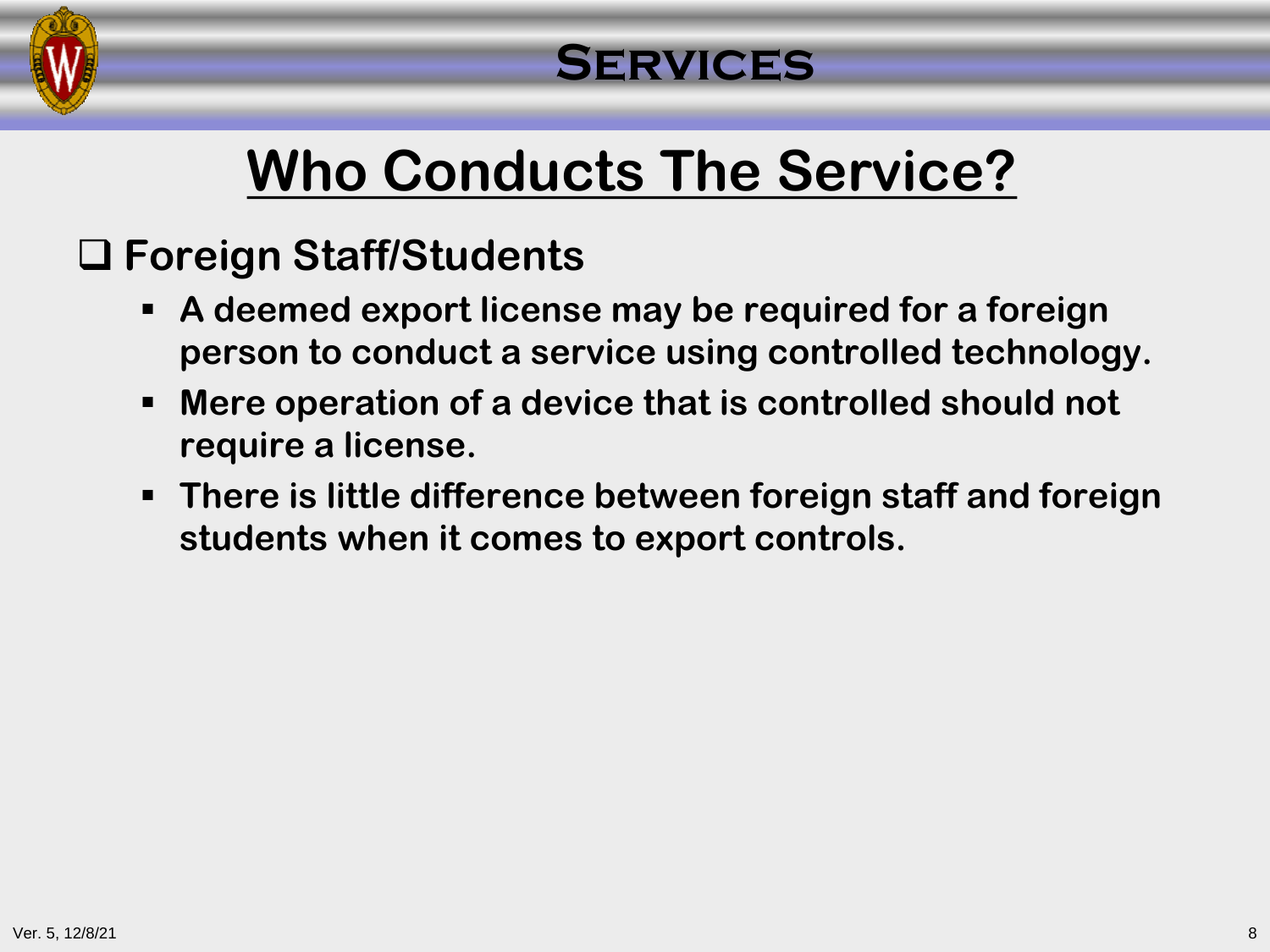

## **What Is A Defense Service?**

- "**The furnishing of assistance (including training) to foreign persons, whether in the United States or abroad in the design, development, engineering, manufacture, production, assembly, testing, repair, maintenance, modification, operation, demilitarization, destruction, processing or use of defense articles or the furnishing to foreign persons of any technical data controlled under" the International Traffic in Arms Regulations.**
- **Examples include nuclear equipment, select agents, space-qualified equipment, troubleshooting failed rocket launches, etc.**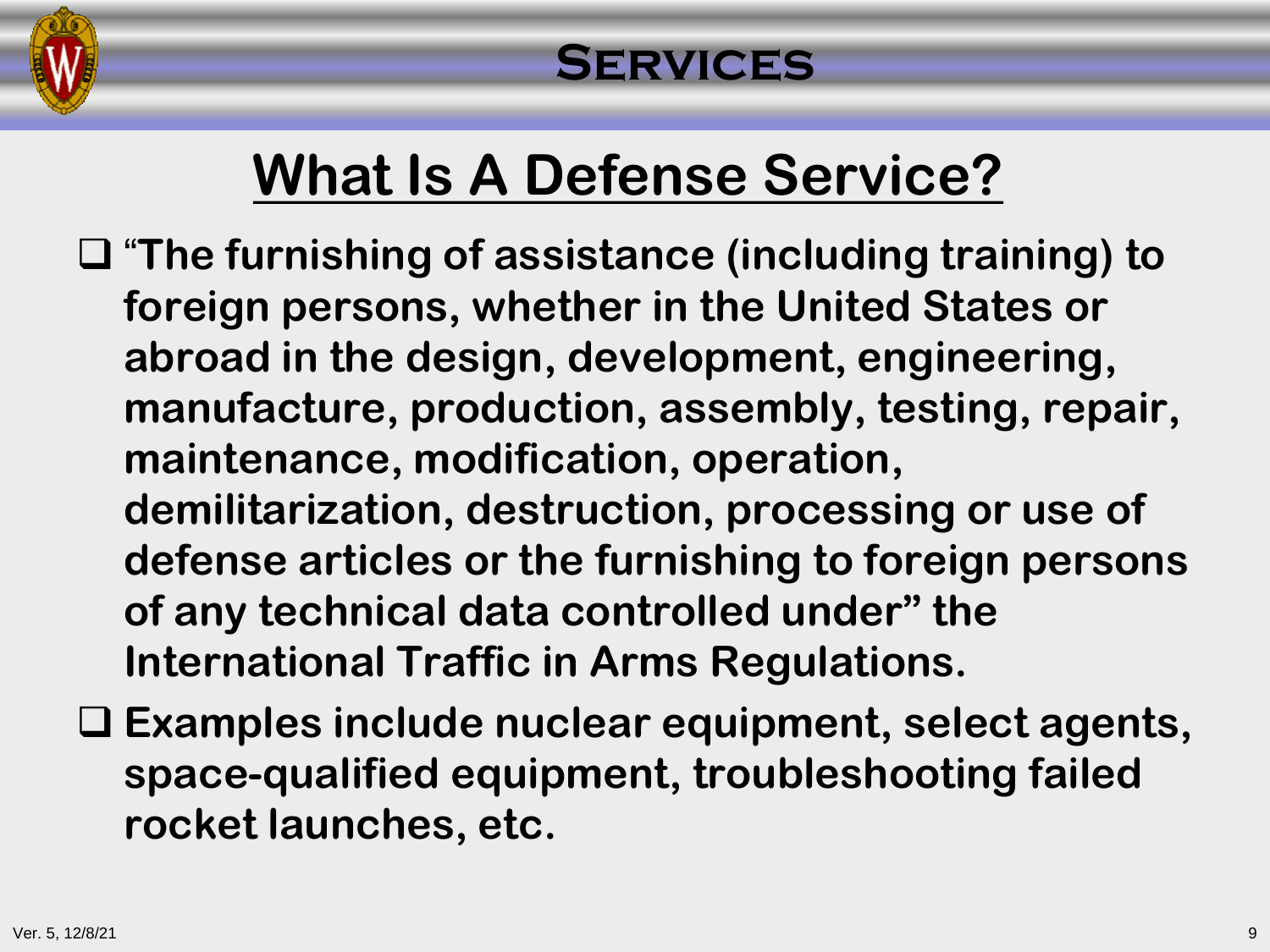



## *Contact Information*